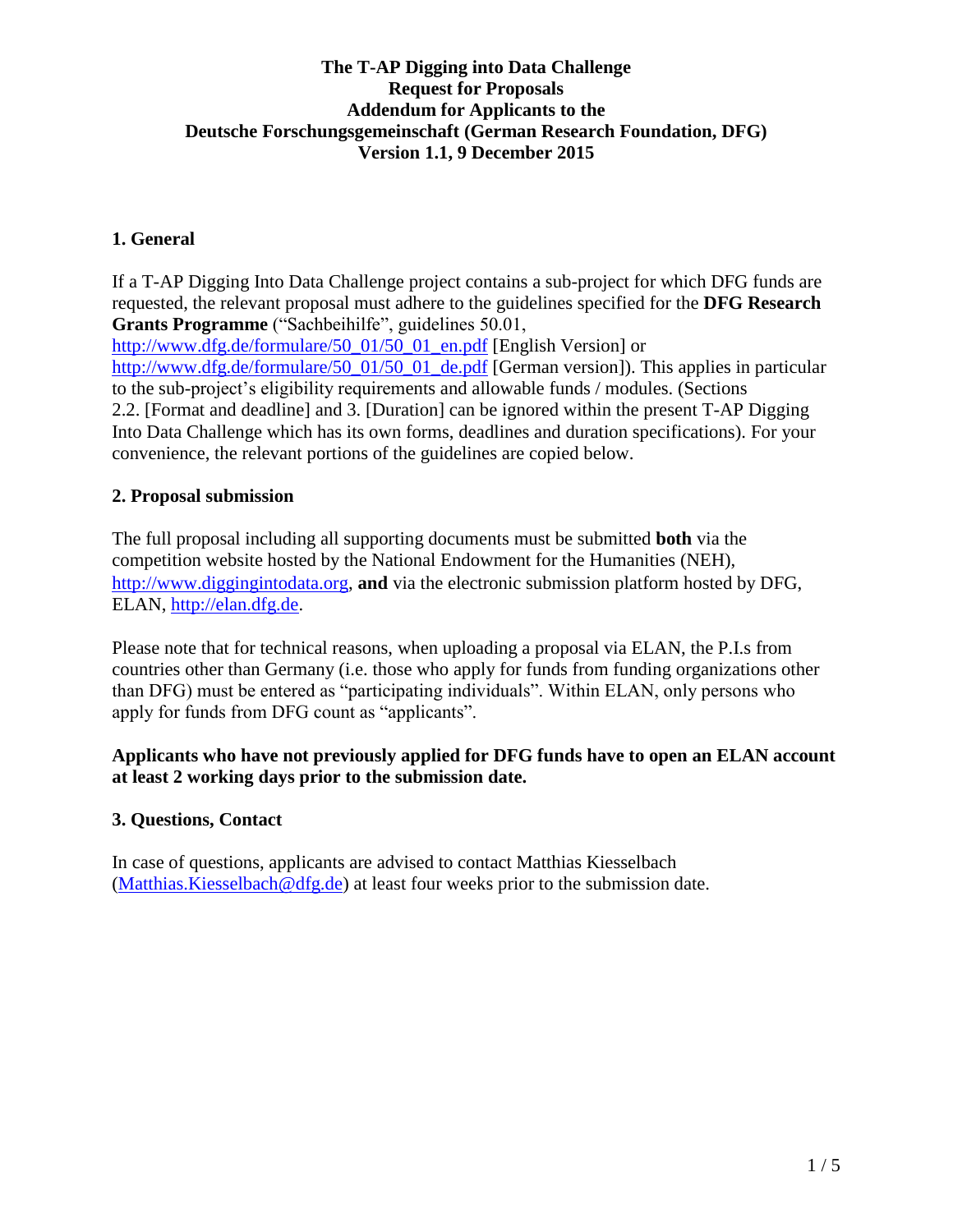## **Extract from the Guidelines concerning the DFG Research Grants Programme (50.01):**

### "**I. Programme Information**

### 1. Objective

Research grants enable individuals who have completed their academic training to conduct at any time research projects with clearly defined topics and durations, regardless of the subject.

The DFG Head Office staff will be happy to advise you, especially if your proposal does not seem to fit into the module system.

#### 2. Proposals

### 2.1 Eligibility

Researchers in Germany, or those working at a German research institution abroad, who have completed their academic training (a doctorate as a rule) are eligible to apply for DFG research grants.

In general you are not eligible to submit a proposal if you work at an institution that is not nonprofit or one that does not allow immediate publication of research findings in a generally accessible form.

Researchers who are employed at one of the institutes or member organisations of the Max Planck Society, Fraunhofer Society, Helmholtz Association or Leibniz Association, researchers working at a publicly funded institute associated with one of these organisations, and researchers working at international research facilities located in Germany should note the rules on the duty to cooperate.

[http://www.dfg.de/formulare/55\\_01/55\\_01\\_en.pdf](http://www.dfg.de/formulare/55_01/55_01_en.pdf)

2.2 [not applicable for Digging Into Data proposals]

3. [not applicable for Digging Into Data proposals]

## **II. Proposal Modules**

As part of your research grant proposal, you may submit one or more of the following modules. For more details, please see the respective guidelines for each module.

1. Basic Module

Use the basic module to request funding for direct project costs, project-specific staff, and instrumentation necessary to carry out the project.

[http://www.dfg.de/formulare/52\\_01/52\\_01\\_en.pdf](http://www.dfg.de/formulare/52_01/52_01_en.pdf)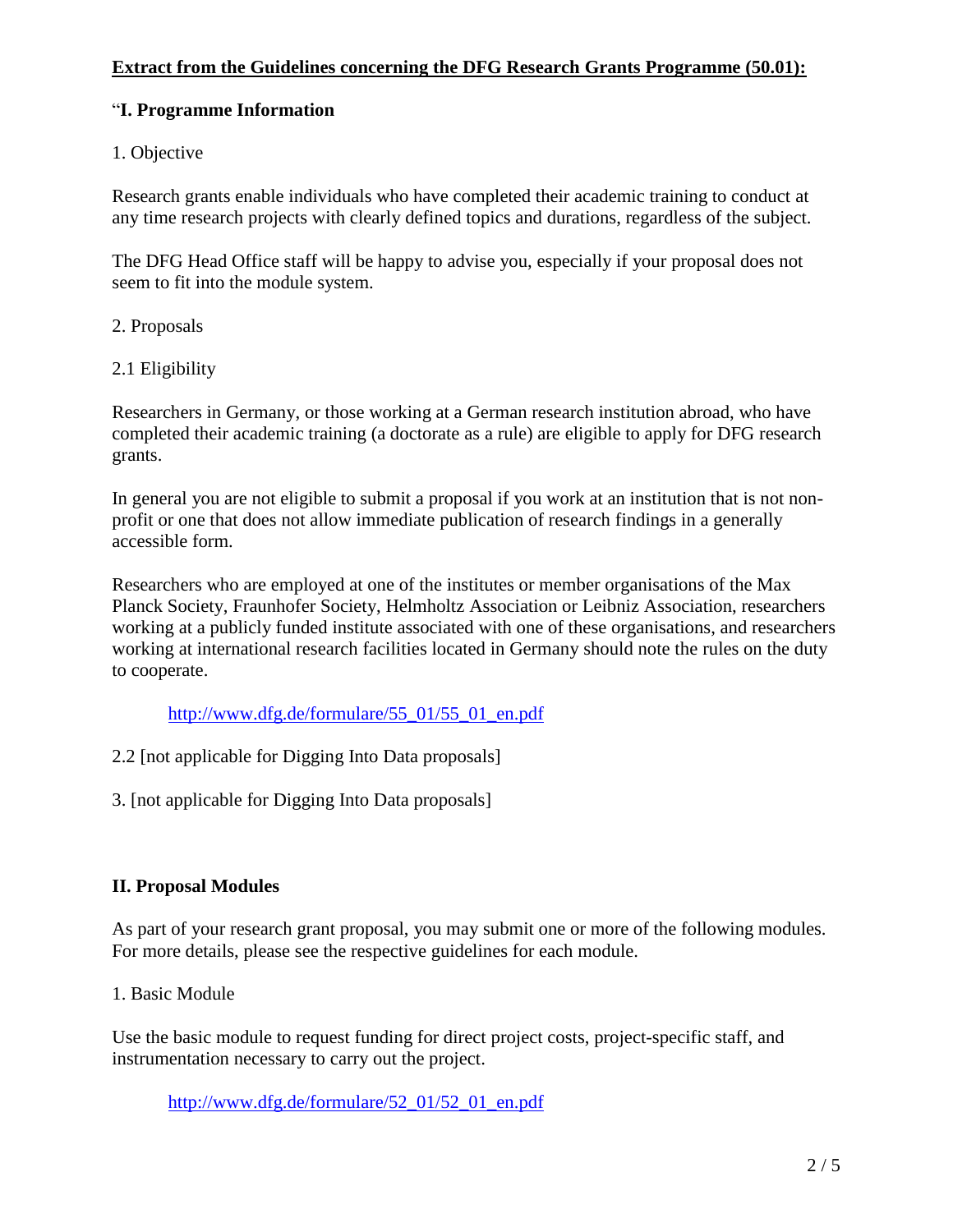#### 2. Temporary Positions for Principal Investigators

If you would like to propose a position for yourself as the leader of this project, use this module to request funding for your temporary position as principal investigator.

[http://www.dfg.de/formulare/52\\_02/52\\_02\\_en.pdf](http://www.dfg.de/formulare/52_02/52_02_en.pdf)

3. Replacements

If your project requires that you be released from teaching or administrative duties, you can use this module to request funding for a replacement to take over these responsibilities.

[http://www.dfg.de/formulare/52\\_03/52\\_03\\_en.pdf](http://www.dfg.de/formulare/52_03/52_03_en.pdf)

4. Temporary Substitutes for Clinicians

If this project requires that clinicians conduct research, you can use this module to re-quest funding for temporary substitutes to take over their patient-care responsibilities.

[http://www.dfg.de/formulare/52\\_04/52\\_04\\_en.pdf](http://www.dfg.de/formulare/52_04/52_04_en.pdf)

In combination with at least one of the modules above, you may also submit one or more of the following modules:

5. Mercator Fellows

This module enables you to pursue an intensive and long-term exchange with re-searchers in Germany and abroad. Fellows will partially be on site but will remain in contact with you even after their stay.

[http://www.dfg.de/formulare/52\\_05/52\\_05\\_en.pdf](http://www.dfg.de/formulare/52_05/52_05_en.pdf)

6. Project-Specific Workshops

If you would like to conduct workshops as part of your project, you may request funding to help you do so. Please note that this module cannot be submitted separately but only in conjunction with the proposed research project.

[http://www.dfg.de/formulare/52\\_06/52\\_06\\_en.pdf](http://www.dfg.de/formulare/52_06/52_06_en.pdf)

## 7. Public Relations

To enable you to present your work to the general lay public, you can request funding for public relations. Please note that this module cannot be submitted separately but only in conjunction with the proposed research project.

[http://www.dfg.de/formulare/52\\_07/52\\_07\\_en.pdf](http://www.dfg.de/formulare/52_07/52_07_en.pdf)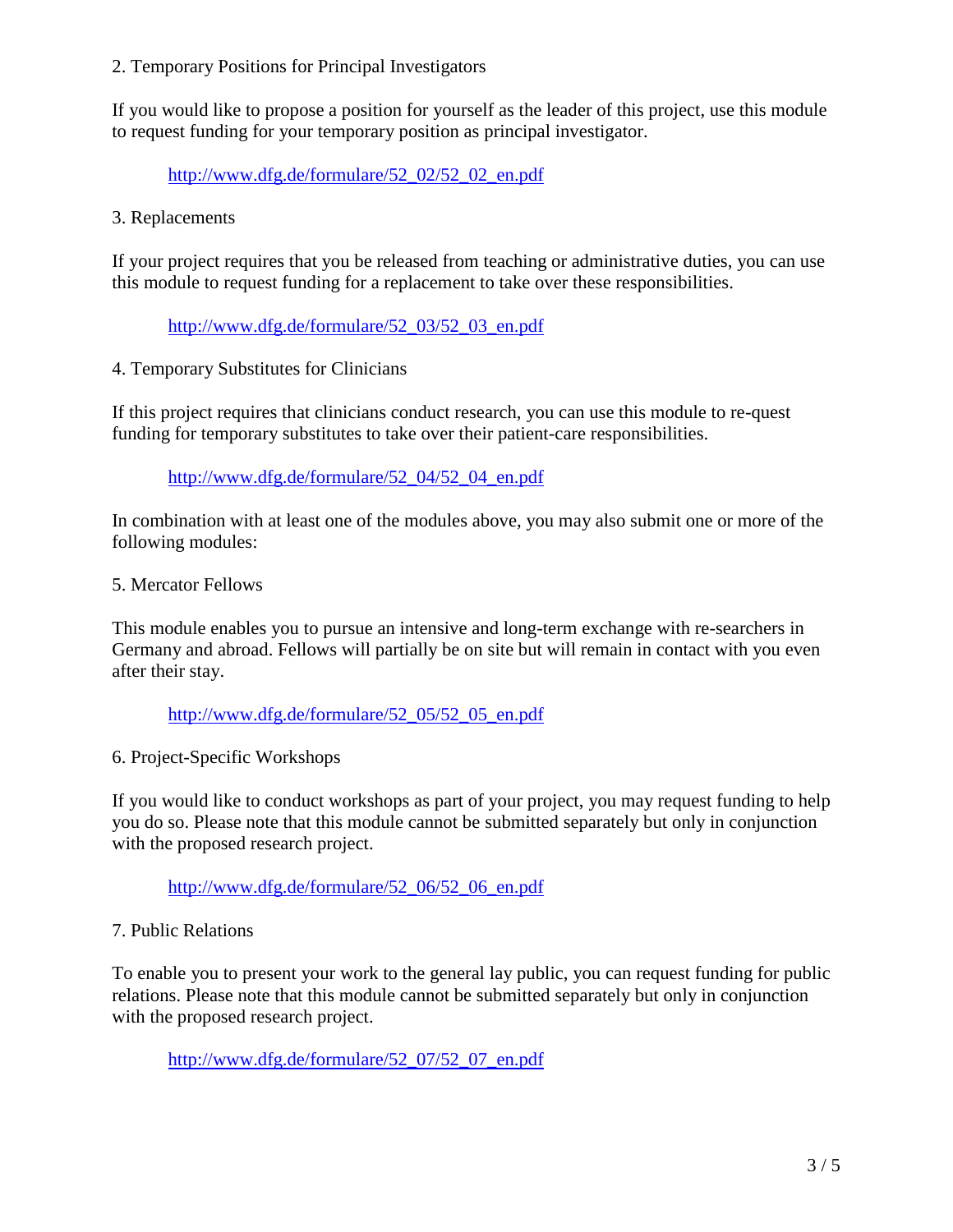# **III. Obligations**

In submitting a proposal for a research grant to the DFG, you agree to:

1. adhere to the rules of good scientific practice.

The general principles of good scientific practice include, among others: maintaining professional standards, documenting results, rigorously questioning all findings, and attributing honestly any contributions by partners, competitors and predecessors.

Scientific misconduct is defined as the intentional and grossly negligent statement of falsehoods in a scientific context, the violation of intellectual property rights or impeding another person's research work. The circumstances of each case will be considered on an individual basis. In cases where scientific misconduct has been established, the DFG may impose one or more of the following sanctions, depending on the nature and severity of the scientific misconduct:

- issuing a written reprimand to those involved;
- exclusion from the right to apply for DFG funds for a period of one to eight years, depending on the severity of the scientific misconduct;
- revoking funding decisions (complete or partial cancellation of the grant, recalling granted funds, demanding repayment of funds spent);
- demanding that those concerned either retract the discredited publications or correct the falsified data (in particular by publishing an erratum), or appropriately indicate the DFG's retraction of funding in the discredited publications;
- exclusion from acting as a reviewer or from membership in DFG committees;
- denying voting rights and eligibility in elections for DFG statutory bodies and committees.

By accepting funding, the recipient agrees to

- 2. use the grant exclusively and in a targeted manner to realise the funded project. The use and accounting of funds must conform to the relevant regulations of the DFG.
- 3. submit progress reports on the research according to the dates specified in the award letter and to present financial accounts to the DFG detailing the use of funds.

The DFG expects that the findings of the projects it funds be made available to the public.

## **IV. Publication of Data on Grant Holders and Research Projects**

The data necessary for processing your grant proposal will be stored and processed electronically by the DFG. If a grant is awarded, your work address (e.g. telephone, fax, e-mail, internet website), as well as information on the content of your research project (e.g. topic, summary, keywords, international cooperation), will be published in the DFG's project database GEPRIS and - in excerpts (grant holder's name, institution and location) - in the "Programmes and Projects" section of the DFG's electronic annual report. If you do not wish this information to be